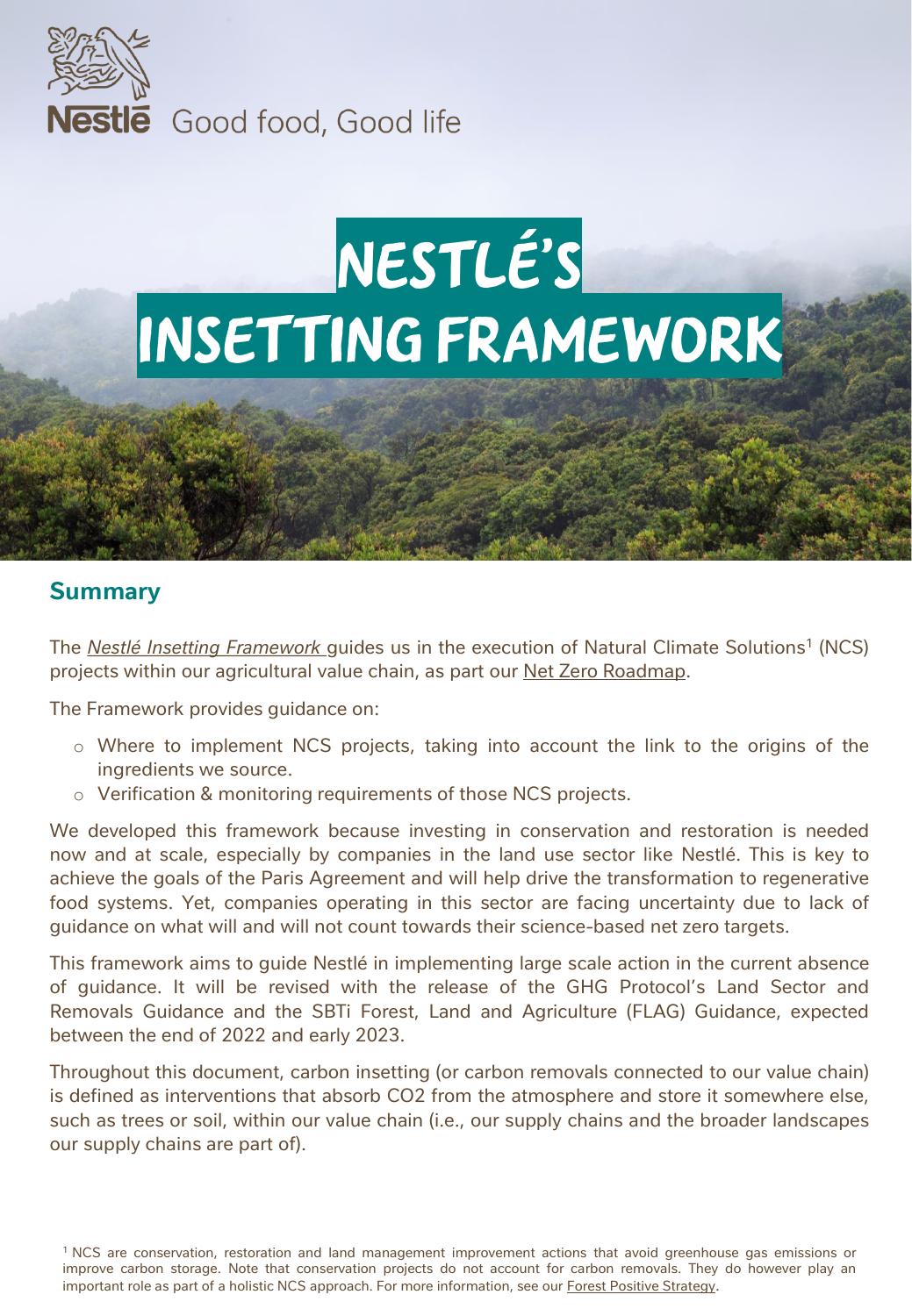## **Role of Natural Climate Solutions in mitigating climate change**

The latest IPCC report is clear. There is no pathway to 1.5°C without a near immediate halt to deforestation and significant restoration of forests and natural ecosystems.

And the food system has a key role to play. Agriculture is the primary driver of deforestation, of natural habitat loss and degradation as well as of biodiversity loss. The foods system is estimated to contribute to more than a third of man-made greenhouse gas emissions. At the same time, companies linked to food and agricultural value chains are uniquely placed to generate change, and to take action towards reversing these trends in the landscapes where they produce or from which they source.

To feed the world for generations to come, we need to transition towards a regenerative food system that helps protect and restore the environment, improve farmers' livelihoods, enhance the wellbeing of farming communities, and protect human rights. It is no longer enough to just seek the avoidance of negative impacts from food production practices. It is necessary for companies with a land use sector to play an active role in helping to conserve and restore the landscapes they depend on for raw materials and on which farmers and communities in their value chain depend on for their livelihoods.

NCS can play a crucial role in reducing land sector emissions and keeping to the 1.5°C pathway. When done right, NCS can have multiple co-benefits, including safeguarding biodiversity, securing water supplies and supporting livelihoods for local communities. Implementing NCS does not replace the need for companies to reduce emissions from production practices. It complements and must go

hand-in-hand with them. A productive and resilient farm is dependent on being part of a healthy, productive ecosystem.

### **Why did we develop an insetting framework?**

Companies within the food and agricultural sectors are uniquely suited to implement NCS projects within their value chain. They already produce, source, or invest in these landscapes and have a vested interest in their long-term resilience and productivity. They recognize the importance of not just addressing carbon impacts in these landscapes, but to ensuring social and environmental safeguards as well as promoting broader co-benefits, such as support for sustainable livelihoods and economic development, and enhancement of biodiversity.

In order to align with the  $1.5^{\circ}$  C pathway, NCS investments by companies in the land sector are needed now. However, the lack of clarity around future carbon accounting rules means companies face uncertainty in how those investments will contribute to achieving their science-based climate commitments. Global standards that will define what can count towards sciencebased net-zero targets and how to execute such projects are still being drafted, and that uncertainty delays many companies' investments in NCS.

To navigate this uncertainty, we've developed together with our partners an insetting framework². This risk-based framework allows us to identify which NCS projects to invest in and implement in collaboration with our partners along our value chain. It enables us to take action now at the scale we need if we are to achieve our ambitious net-zero targets.

This framework will be revised with the release of the GHG Protocol's Land Sector and Removals Guidance and the SBTi Forest, Land and Agriculture (FLAG) Guidance, which we hope will recognize the need for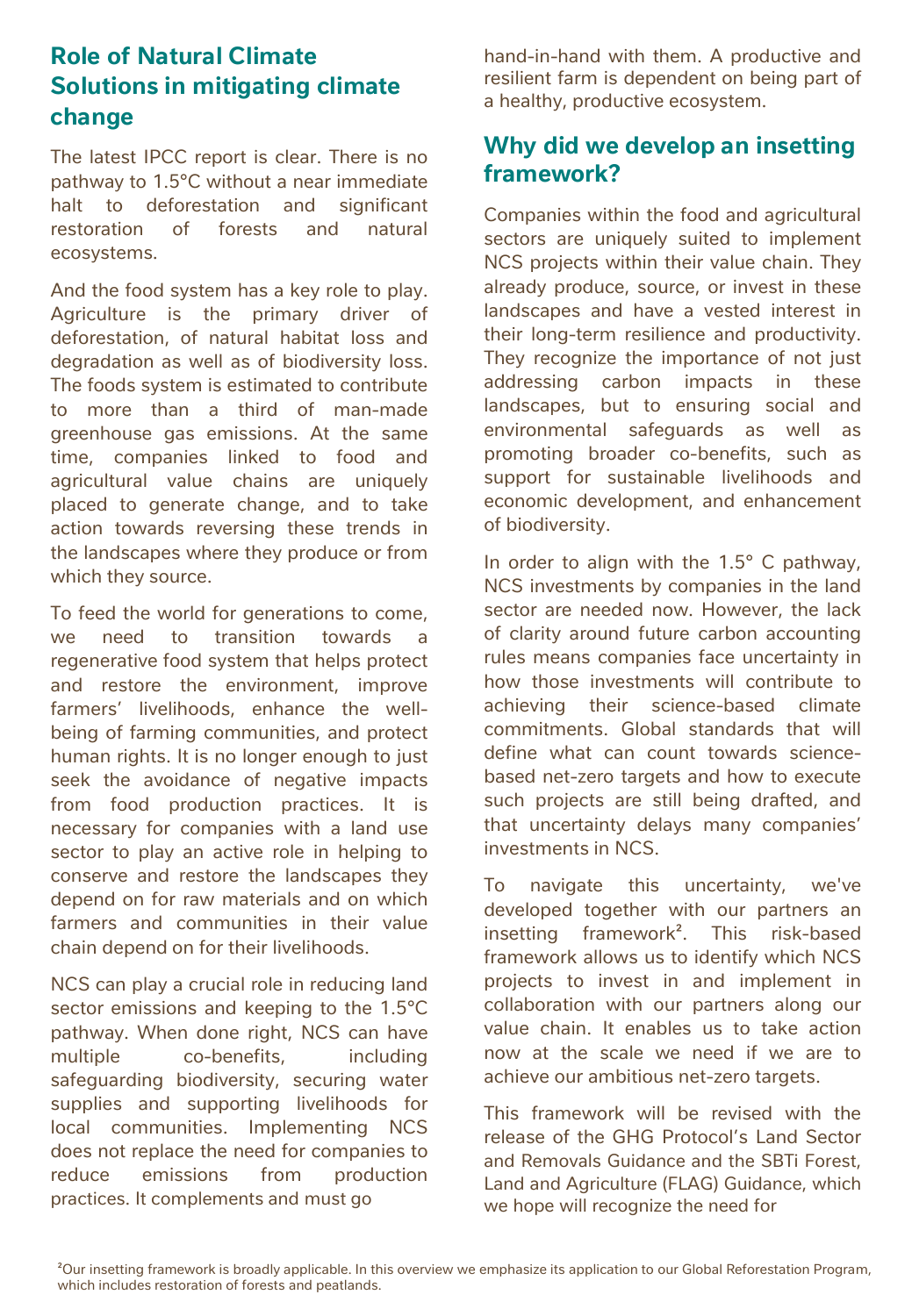companies to invest in their sourcing regions, to truly achieve net-zero agriculture.

### **Nestlé's Insetting Framework**

In the context of our Net Zero [Roadmap](https://www.nestle.com/sites/default/files/2020-12/nestle-net-zero-roadmap-en.pdf), we invest in insetting projects to help mitigate the climate impact of our sourcing of raw materials and contribute to resilient and equitable agricultural systems, in line with our ambition to support and accelerate the transition to a [regenerative](https://www.nestle.com/media/pressreleases/allpressreleases/support-transition-regenerative-food-system) food system. Examples of insetting projects we support include NCS, like reforestation and restoration of wetlands and peatlands, within our value chain.

Many of these projects are part of our Global [Reforestation](https://www.nestle.com/sites/default/files/2022-02/nestle-global-reforestation-program.pdf) Program (GRP) project portfolio. Other projects are implemented directly with our suppliers. Our insetting framework helps guide decisions in which NCS projects to invest in. It takes a riskbased approach regarding the risk that the emission removal will or will not be recognized as part of our science-based net zero target, once the rules are established.

Based on the risk, the [framework](#page-4-0) defines the level of assurance, the type of evidence and frequency of measurement and reporting required to support the emission removal accounting.

# **Minimum best practice principles for our insetting projects**

All projects falling under this framework are required to comply with the following bestpractice principles to ensure they create sustainable long-term benefits for the environment and communities in the local context as well as to ensure credibility:

- Additionality;
- permanence;
- legal & carbon rights;
- eligibility;
- real & measurable;
- no double counting;
- stakeholder consultation & consent;
- no harm and generates additional cobenefits.

Monitoring & verification is critical for ensuring long-term success of NCS projects and ensure that carbon and co-benefits are achieved for the lifetime of the projects and beyond. As explained above, we follow clear guidance on short- and long-term monitoring frequency as well as on what verification level is required.

This rigorous set up aims to create transformative action and new innovative ways of working with our suppliers. For example, for the first time we've signed 25 year contracts to ensure long-term success of large-scale restoration projects that will contribute to the transformation of coffee production regions in Nicaragua.

This process of designing projects together with our partners requires trust and ongoing relationships, which in turn enable long-term commitments to positive transformation in critical sourcing regions and for the farmers on the ground.

#### **How do we work on the ground?**

We work with global and local partners to implement, monitor and verify the NCS projects. Both planting expertise and carbon expertise are critical. We pair our planting partners with carbon partners where partners may not yet have built out expertise in both areas. This allows us to work with leading organizations in their field of expertise and ensure projects are executed taking into account most up to date scientific evidence and strong local knowledge

One important aspect for us is to ensure that our NCS projects are inclusive of local communities and indigenous peoples. This is why we aim to drive both projects that are small, distributed and integrated into the farming systems, as well as larger, more concentrated ones.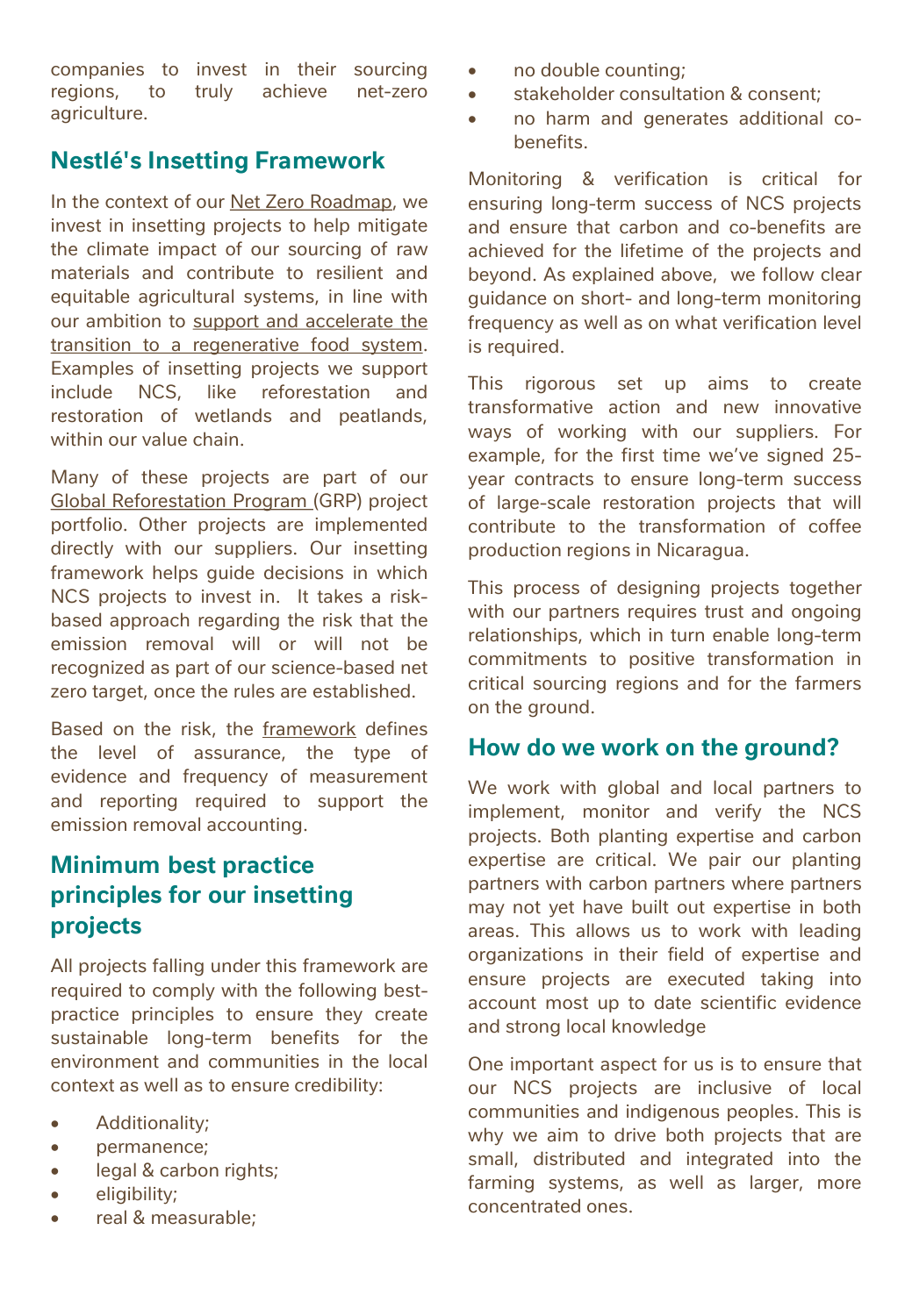We do not apply carbon credit certification to all our projects, as we believe that this would lead to excluding community-based or smaller projects due to prohibitive costs and processes.

#### **Our intention & next steps**

In 2021, we developed our insetting framework and the processes that underpin the implementation of our NCS projects. We are now applying this framework across insetting projects within our value chain.

In 2022, we will further scale our investments in NCS. As we develop and implement more projects and existing projects mature, we will be collecting learnings and best practices. One area that we aim to strengthen is the integration into project design and reporting of metrics beyond carbon, such as biodiversity, water as well as social metrics. We will also seek opportunities to link such initiatives to holistic landscape approaches.

This insetting framework is Nestlé's way to navigate the uncertainty and current lack of guidance on science-based climate targets and accounting related to the land use sector.

We encourage other companies and organizations in the sector to engage in the conversation and discuss practical ways to take such an approach forward together with their supply chain partners and peers. This action is urgent to transform the food and agricultural sectors.

The question is not whether or not companies should invest in NCS interventions in their value chain, including on farms and in the surrounding landscape – the case for urgent action has been made clearly by the IPCC. The question now is how can this be done in a credible and permanent way, and how this action can start as soon as possible.

Nestlé is acting now, and this document aims to guide the company in selecting value chain interventions that will help keep to the 1.5°C pathway by promoting regenerative food systems at scale.

As the GHG Protocol and the SBTi release new guidance, we will review this framework. We will also continue to work with organizations such as the International Platform for Insetting (IPI) to advocate and mainstream climate action within land-use sector companies' value chains.